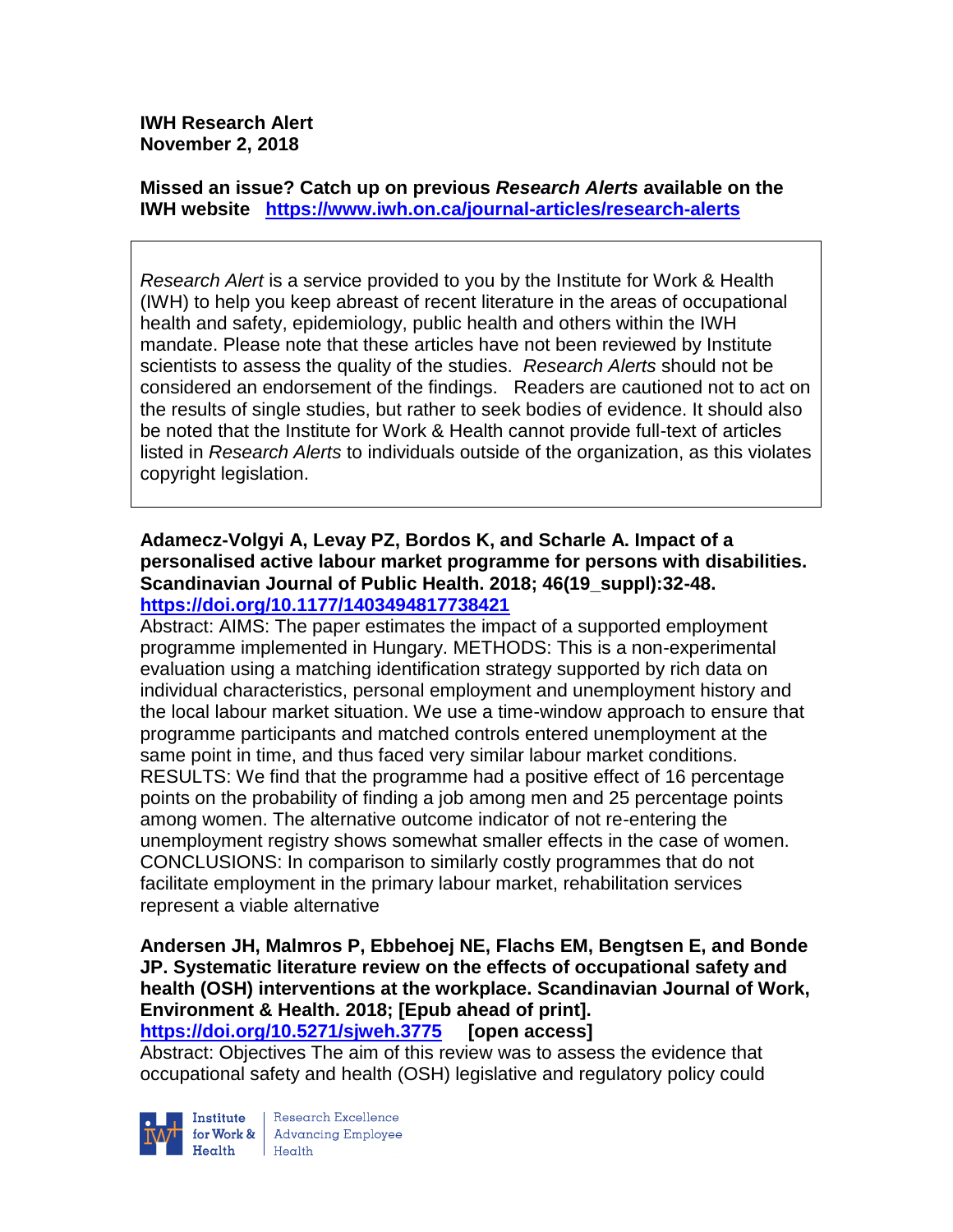improve the working environment in terms of reduced levels of industrial injuries and fatalities, musculoskeletal disorders, worker complaints, sick leave and adverse occupational exposures. Methods A systematic literature review covering the years 19662017 (February) was undertaken to capture both published and gray literature studies of OSH work environment interventions with quantitative measures of intervention effects. Studies that met specified in- and exclusion criteria went through an assessment of methodological quality. Included studies were grouped into five thematic domains: (i) introduction of OHS legislation, (ii) inspection/enforcement activity, (iii) training, such as improving knowledge, (iv), campaigns, and (v) introduction of technical device, such as mechanical lifting aids. The evidence synthesis was based on meta-analysis and a modified Grading of Recommendations, Assessment, Development and Evaluation (GRADE) approach. Results The search for peer-reviewed literature identified 14 743 journal articles of which 45 fulfilled the inclusion criteria and were eligible for meta-analysis. We identified 5181 articles and reports in the gray literature, of which 16 were evaluated qualitatively. There was moderately strong evidence for improvement by OHS legislation and inspections with respect to injuries and compliance. Conclusions This review indicates that legislative and regulatory policy may reduce injuries and fatalities and improve compliance with OHS regulation. A major research gap was identified with respect to the effects of OSH regulation targeting psychological and musculoskeletal disorders

#### **Bowen P, Govender R, and Edwards P. Validation of the Schieman and Young measurement scales for work contact, work-family conflict, working conditions, psychological distress and sleep problems in construction industry professionals. BMC Public Health. 2018; 18(1):1199. <https://doi.org/10.1186/s12889-018-6100-7> [open access]**

Abstract: BACKGROUND: This study examined the construct validity and internal consistency of modified versions of the job autonomy and control, job pressure, work contact, work-family conflict, psychological distress, and sleep problems scales developed by Schieman and Young (2013) among construction professionals through confirmatory factor analysis and tests of internal consistency. METHODS: Using a cross-sectional design, survey data were collected from 942 South African construction professionals, of which 630 responses were considered for analysis. Confirmatory factor analysis was used to examine construct validity. Cronbach's coefficient alpha was used to determine the internal consistency, and convergent validity was tested using correlation analysis. RESULTS: The final CFA indicated very good model fit to the data (chi2  $/df$  ratio = 2.11, IFI = .95, CFI = .95, RMSEA = .06, and Hoelter (95%) = 176). The scales demonstrated satisfactory internal consistency: .82; .91; .83; .90; .90; and .73, respectively. Convergent validity was largely demonstrated with respect to direction of association, but not in relation to magnitude. A limitation of the validation study was the lack of available data for a more robust examination of reliability beyond internal consistency, such as test-retest. CONCLUSIONS: The six scales developed by Schieman and Young (2013) hold promise as measures

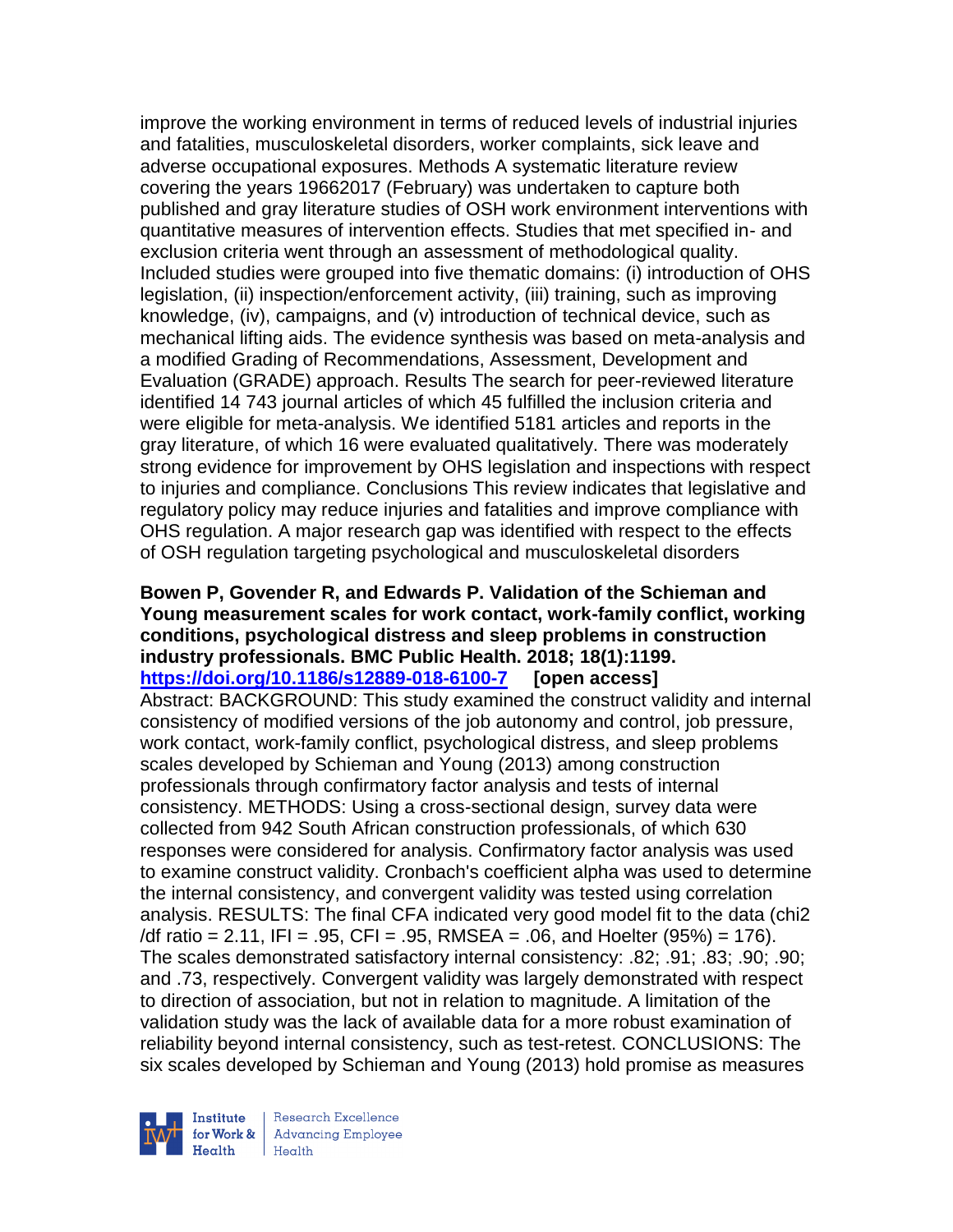of work contact, work-family conflict, psychological distress, and sleep problems in relation to working conditions of construction professionals

**Chapman MT, Lines RLJ, Crane M, Ducker KJ, Ntoumanis N, Peeling P, Parker SK, Quested E, Temby P, Thogersen-Ntoumani C, and Gucciardi DF. Team resilience: a scoping review of conceptual and empirical work. Work and Stress. 2018; [Epub ahead of print].**

**<https://doi.org/10.1080/02678373.2018.1529064>** 

**Demou E, MacLean A, Cheripelli LJ, Hunt K, and Gray CM. Group-based healthy lifestyle workplace interventions for shift workers: a systematic review. Scandinavian Journal of Work, Environment & Health. 2018; 44(6):568-584.** 

**<https://doi.org/10.5271/sjweh.3763> [open access]**

Abstract: Objective Shift work is a risk factor for many chronic diseases and has been associated with unhealthy lifestyle behaviors. Workplaces have great potential for promoting and supporting behavior change. We conducted a systematic review of group-based lifestyle workplace interventions for shift workers to (i) identify adaptations and intervention components that accommodate shift working and (ii) assess their impact on weight, physical activity, sedentary behavior and healthy eating. Methods A systematic search was conducted in Scopus, Web of Knowledge, EBSCO and Ovid databases. Using pre-established criteria, independent pairs of researchers conducted the study selection, quality appraisal and data extraction. Results In total, 22 studies on group-based workplace interventions for shift workers were included. Many demonstrated organizational level adaptations, such as flexible delivery times and paying employees' time for their involvement. Delivery locations near the workplace and management support were other key features. Common intervention components included competitive group activities, individualized goal setting, self-monitoring and feedback, staff involvement in intervention delivery, and incentives. There was moderate evidence for effectiveness on weight and physical activity outcomes, but insufficient evidence for healthy eating outcomes. No interventions focusing on sedentary behavior among shift workers were found. Conclusion Current evidence demonstrates that group-based workplace interventions can be effective for supporting shift workers to lose weight and increase physical activity, while further research is needed to change healthy eating and sedentary behaviors. Our findings offer decision support on organizational-level adaptations and intervention components that are important to make interventions that promote healthy lifestyles more accessible to shift workers

**Felicitas Elisabeth Goecke T and Kunze F. The contextual role of subjective age in the chronological age/absenteeism relationship in blue and white collar teams. European Journal of Work and Organizational Psychology. 2018; 27(4):520-534.** 

**<https://doi.org/10.1080/1359432X.2018.1485651>** 



Institute Research Excellence<br>
for Work & Advancing Employee<br>
Health Health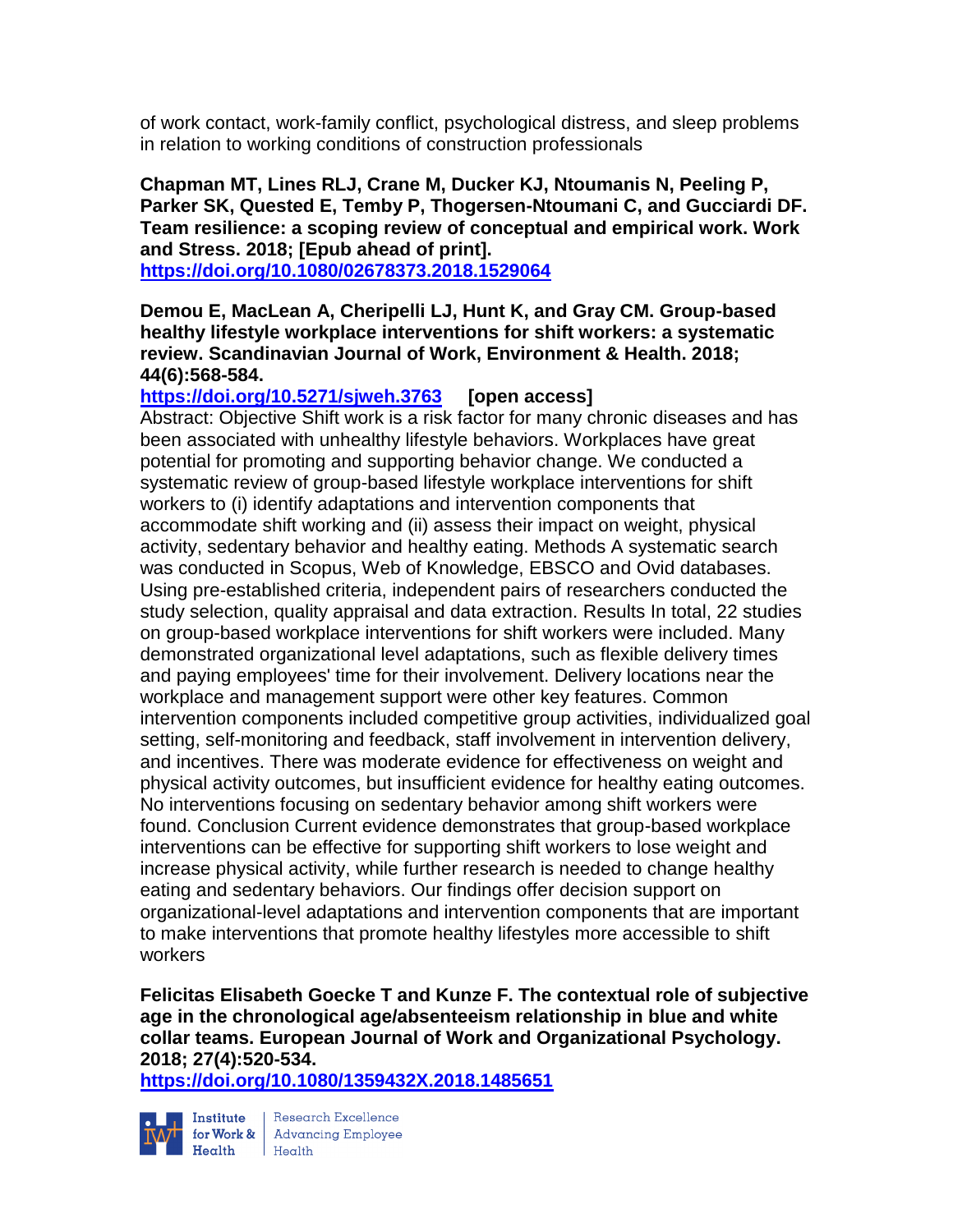**Juvanhol LL, Melo ECP, Chor D, Fonseca MJM, Rotenberg L, Bastos LS, Mill JG, and Griep RH. Association between demand-control model components and blood pressure in the ELSA-Brasil study: exploring heterogeneity using quantile regression analyses. Scandinavian Journal of Work, Environment & Health. 2018; 44(6):601-612.** 

**<https://doi.org/10.5271/sjweh.3755> [open access]** Abstract: Objectives This study aimed to investigate which components of the demand-control model (DCM) are associated with blood pressure (BP) and ascertain whether these associations vary over the BP distribution. Methods We evaluated the baseline date of 11 647 current workers enrolled in the Brazilian Longitudinal Study of Adult Health (ELSA-Brasil) (2008-2010), a multicenter cohort study of 35-74-year-old civil servants. Job demands, skill discretion and decision authority were measured using the Brazilian version of the Demand-Control-Support Questionnaire. The associations between DCM components and systolic and diastolic BP (SBP and DBP, respectively) were examined by gamma regression, indicated for modelling skewed continuous variables, and quantile regression. Tests were conducted for interaction with gender and use of antihypertensives. Results In the adjusted gamma models, no association was observed between DCM components and BP in the total study population. Among non-users of antihypertensives, high decision authority was marginally associated with an increase of 0.59 mmHg (95% CI 0.00-1.18) in SBP. In the quantile models, this association was found to be significant from quantiles 35- 60. Further significant but inconsistent positive associations were observed between decision authority and DBP among users of antihypertensives (quantiles 5 and 10) and between skill discretion and SBP in the total study population (quantile 5). The results did not differ by gender. Conclusions Decision authority associates positively with SBP, but only in the central portion of the SBP distribution and among non-users of antihypertensives. No consistent associations were observed for skill discretion or job demands

**Klevanger NE, Fimland MS, Johnsen R, and Rise MB. Unfolding the values of work: therapists experience of addressing the return to work process in occupational rehabilitation based on Acceptance and Commitment Therapy. BMC Health Services Research. 2018; 18(1):303. <https://doi.org/10.1186/s12913-018-3035-8> [open access]** Abstract: BACKGROUND: Facilitating return to work can be challenging due to the complexity of work disability. Few studies have examined rehabilitation programs based on Acceptance and Commitment Therapy that intend to support return to work, and none have investigated therapists' experience with providing such programs. The aim of this study was therefore to explore therapists' experience of addressing the return to work process in an inpatient occupational rehabilitation program based on Acceptance and Commitment Therapy. METHODS: This was a qualitative interview study supported by participant observation. Therapists were interviewed regarding their experiences with addressing return to work in an inpatient occupational rehabilitation program



**Institute** Research Excellence<br> **for Work &** Advancing Employee<br> **Health** Health  $H_{\text{eath}}$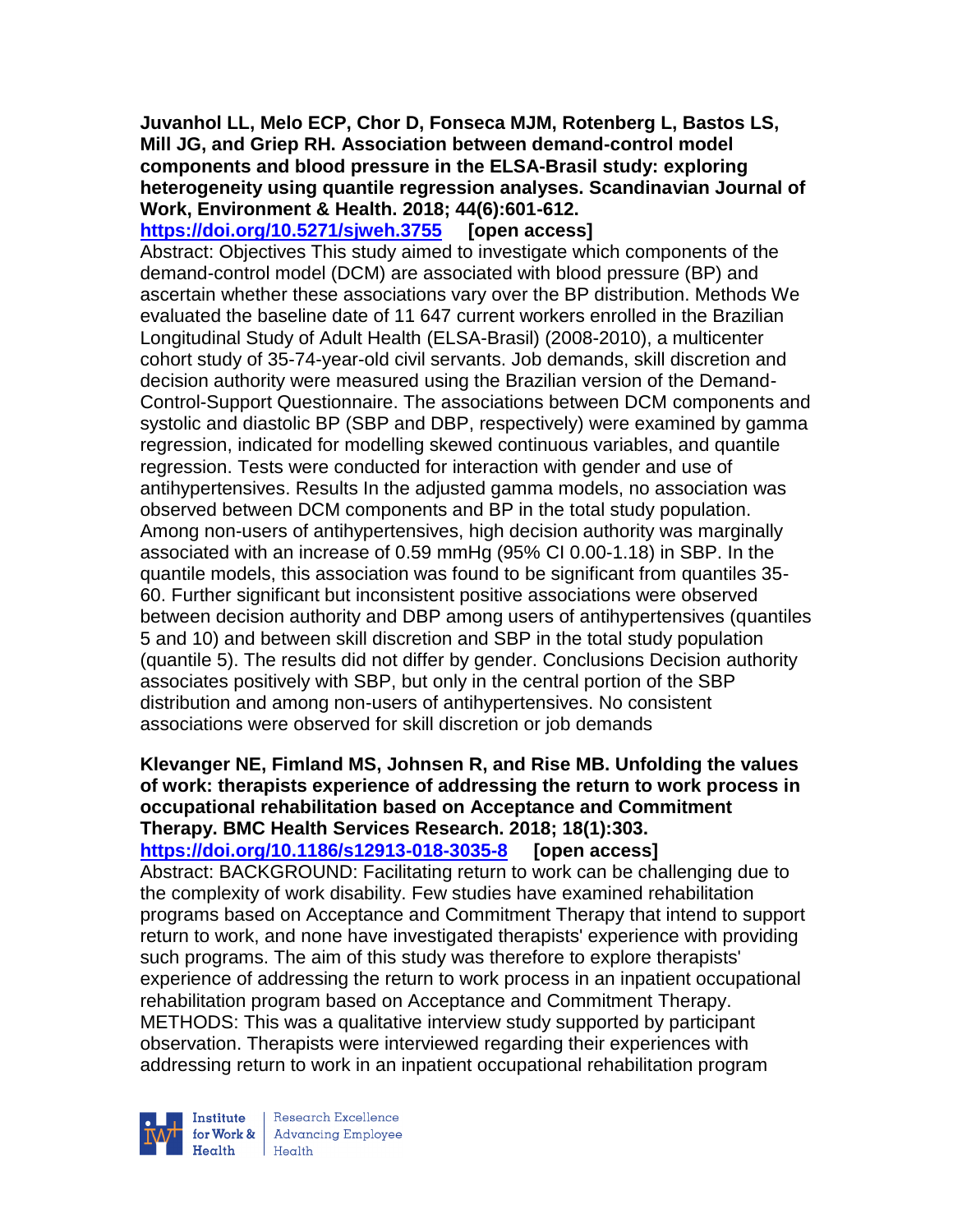based on Acceptance and Commitment Therapy. In addition, the rehabilitation program was investigated through participant observation. The interviews were analysed according to Interpretative Phenomenological Analysis and informed by an analysis of field notes from the participant observation. RESULTS: Acceptance and Commitment Therapy was experienced as a meaningful approach to facilitate return to work, as it allowed therapists to address all relevant aspects of the individual participant's life that might influence work participation. The therapists' twofold goal was to support participants in building both a meaningful life and sustainable work participation. To do so, they attempted to instil long-term and interrelated processes concerning ownership, causes of sick leave, relation to expectations, the values of work, and the scope of agency. CONCLUSION: Unfolding values connected to work participation might reconcile the tension between work and family life by integrating work with other areas of life. Providing work participation with personal meaning also seems especially commensurable with a context where economy presents a poor incentive for return to work. Therapists should, however, be attentive to the need to secure the prominence of return to work by relating participants' chosen themes explicitly to their return to work process. Therapists should also be aware of the dilemma that may arise when they attempt to refrain from providing advice while simultaneously encouraging actions they consider appropriate to facilitate sustainable work participation. In addition, having an individual-oriented approach to occupational rehabilitation may obscure the extent to which return to work is a multi-stakeholder process

# **Lee JW, Lim YH, Won YH, and Kim DH. Effect of gel seat cushion on chronic low back pain in occupational drivers: a double-blind randomized controlled trial. Medicine. 2018; 97(40):e12598.**

**<https://doi.org/10.1097/MD.0000000000012598> [open access]** Abstract: BACKGROUND: Low back pain (LBP) is an exceedingly common medical condition that results in significant medical and social burden. Sitting for a long period is a common aggravating factor for LBP. Although seat cushion is known to promote comfort, relieve pressure, and correct posture, its effect on chronic LBP has not yet been investigated. This study aimed to evaluate the clinical effect of gel seat cushion on chronic LBP in occupational drivers. METHODS: Occupational drivers with chronic LBP lasting for >6 months were recruited. Subjects were double-blinded, randomly assigned to 2 groups (gel and foam cushion groups), and instructed to use the provided cushions while driving. Pain threshold and tissue hardness were measured at tender points using a digital algometer. Numeric pain intensity scale (NPIS), Roland-Morris Disability Questionnaire (RMDQ), and Oswestry Disability Index (ODI) were used to analyze the primary endpoint, whereas the Beck Depression Inventory and Short Form-6D were used for the secondary endpoint. RESULTS: Of 80 enrolled subjects, 75 (gel cushion group, 40; foam cushion group, 35) were included for analysis. Both groups showed significant improvement in NPIS and ODI scores following cushion use. Results for Beck Depression Inventory and Short Form-6D



Research Excellence for Work & | Advancing Employee Health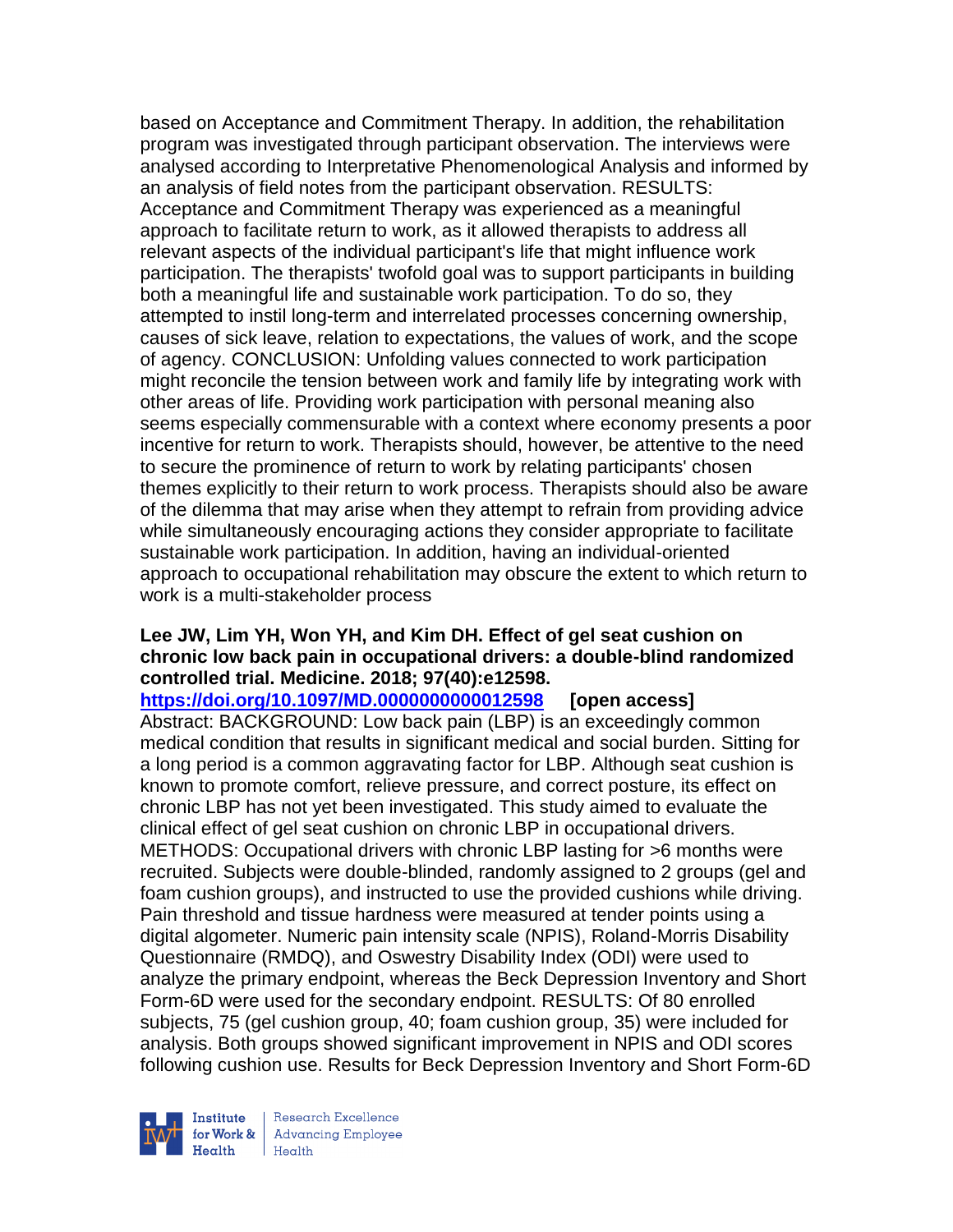scores indicated that gel cushion use was significantly helpful. Change in NPIS score was significantly greater in the gel cushion group than in the foam cushion group. CONCLUSION: Gel cushion use may be effective in relieving LBP in occupational drivers seated for a long period compared with foam cushion use

# **Lesener T, Gusy B, and Wolter C. The job demands-resources model: a meta-analytic review of longitudinal studies. Work and Stress. 2018; [Epub ahead of print].**

**<https://doi.org/10.1080/02678373.2018.1529065>** 

**Meneton P, Hoertel N, Wiernik E, Lemogne C, Ribet C, Bonenfant S, Menard J, Goldberg M, and Zins M. Work environment mediates a large part of social inequalities in the incidence of several common cardiovascular risk factors: findings from the Gazel cohort. Social Science & Medicine. 2018; 216:59-66.** 

# **<https://doi.org/10.1016/j.socscimed.2018.09.042>**

Abstract: Whether working conditions contribute to social inequalities in cardiovascular disease is still a matter of debate. The present study investigates the extent to which the social gradient in the incidence of common behavioral and clinical risk factors is explained by work environment. In a well-characterized cohort of 20,625 middle-aged French civil servants followed for 25 years, social status and work environment were globally measured at baseline by combining respectively four socioeconomic indicators (education, wealth, income, occupational grade) and 25 physical, biomechanical, organizational and psychosocial occupational exposures. These 2 global measures are strongly correlated with each other (p<0.0001), lower is social status, worse is work environment. In proportional hazard regression models adjusted for sex, age and parental cardiovascular disease, low social status increases the incidence of 9 risk factors with hazard ratios ranging from 1.12 to 1.72 while bad work environment increases the incidence of 7 risk factors with hazard ratios ranging from 1.15 to 2.02. Structural equation models to discrete-time survival analysis with moderated mediation show that bad work environment explains nearly 50% of the global effect of low social status on the incidence of the 9 risk factors (p<0.01). This mediating effect varies substantially from one risk factor to another, explaining 32-39% of social gradients in the risk of physical inactivity, obesity, diabetes, dyslipidemia and 64-90% of gradients in the risk of hypertension, sleep complaints and depression (all  $p<0.01$ ). No significant mediating effect of work environment is found for social gradients in the incidence of non-moderate alcohol consumption and smoking. These results suggest that work environment mediates a large part of the social gradient in the incidence of several common cardiovascular risk factors, emphasizing the necessity to include working conditions in policies aimed to reduce social inequalities in health

## **Micheli GJL, Cagno E, and Calabrese A. The transition from occupational safety and health (OSH) interventions to OSH outcomes: an empirical**



**Institute** Research Excellence<br> **for Work &** Advancing Employee<br> **Health** Health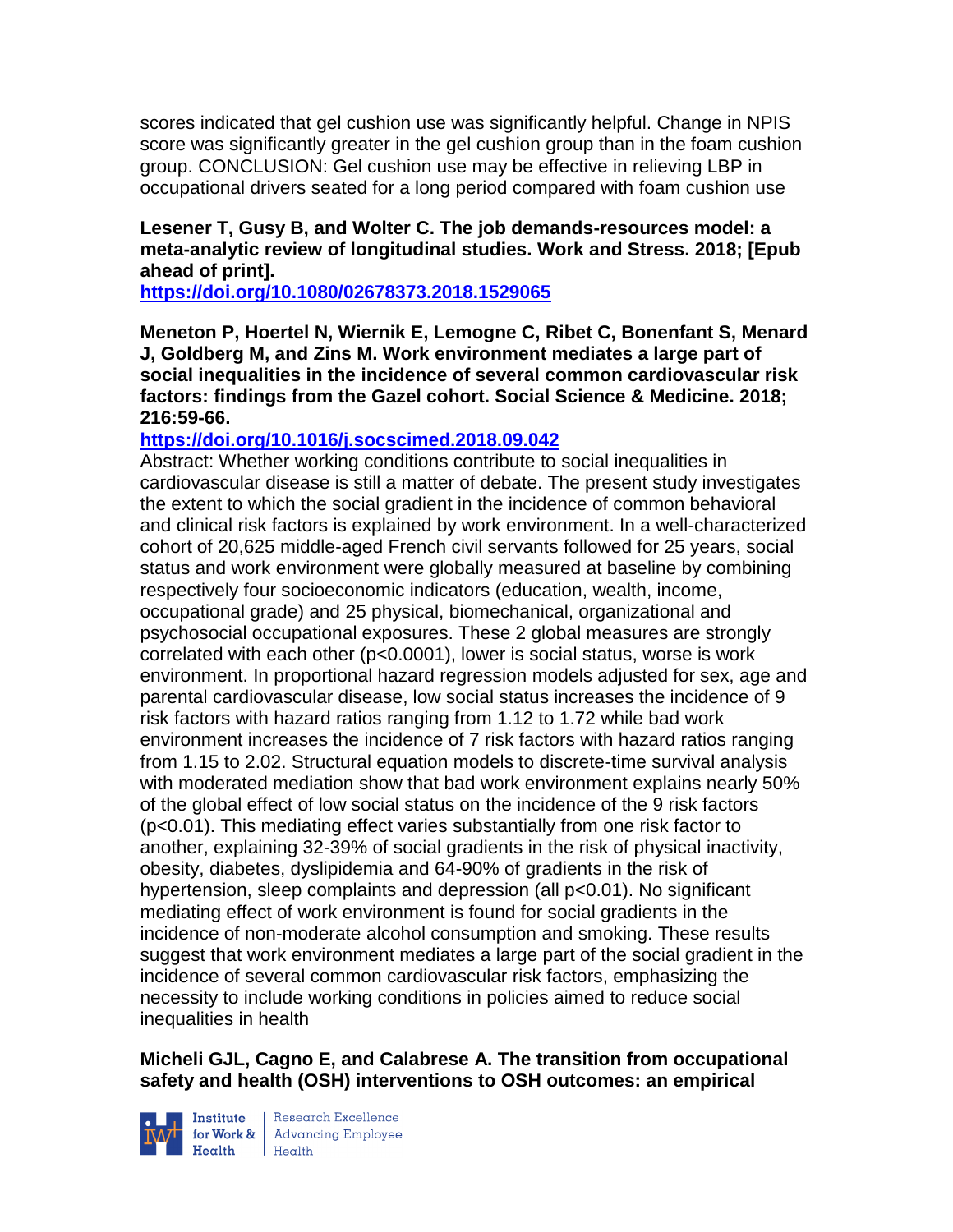### **analysis of mechanisms and contextual factors within small and mediumsized enterprises. International Journal of Environmental Research and Public Health. 2018; 15(8):E1621.**

**<https://doi.org/10.3390/ijerph15081621> [open access]**

Abstract: Many Occupational Safety and Health (OSH) interventions have proven to be effective only under controlled conditions; during the implementation in practice, the interventions may not work as expected, especially in small and medium-sized enterprises (SMEs). SMEs are affected by different contextual factors than larger enterprises and these factors can influence the outcome of the OSH programs. Three different phases of an OSH intervention (design, implementation, and control) have been considered. The aim of this research is to understand what are the mechanisms by which an OSH intervention works or does not work as expected, together with barriers and drivers, and the related contextual factors. The research was designed following multiple case study research, which enables an in depth understanding of the intervention process and the identification of the most relevant factors for OSH. Data were collected through interviews with owner-managers or OSH managers of SMEs. Finally, the data were analysed through an analytical research framework that enabled the identification of the main mechanisms and contextual factors for the interventions that had an expected outcome and for those which had an unexpected outcome

## **Newington L, Stevens M, Warwick D, Adams J, and Walker-Bone K. Sickness absence after carpal tunnel release: a systematic review of the literature. Scandinavian Journal of Work, Environment & Health. 2018; 44(6):557-567.**

# **<https://doi.org/10.5271/sjweh.3762> [open access]**

Abstract: Objectives The aim of this systematic review was to provide an overview of time to return to work (RTW) after carpal tunnel release (CTR), including return to different occupations and working patterns. Methods A systematic search from inception to 2016 was conducted using nine electronic databases, trial registries and grey literature repositories. Randomized controlled trials and observational studies reporting RTW times after CTR were included. Study risk of bias was assessed using Cochrane risk of bias assessment tools. Time to RTW was summarized using median and range. Results A total of 56 relevant studies were identified: 18 randomized controlled trials and 38 observational studies. Only 4 studies were rated as having a low risk of bias. Reported RTW times ranged from 4-168 days. Few studies reported occupational information. Among 6 studies, median time to return to non-manual work was 21 days (range 7-41), compared with 39 days for manual work (range 18-101). Median time to return to modified or full duties was 23 days (ranges 12- 50 and 17-64, respectively), as reported by 3 studies. There was no common method of defining, collecting or reporting RTW data. Conclusions This review highlights wide variation in reported RTW times after CTR. Whilst occupational factors may play a role, these were poorly reported, and there is currently limited evidence to inform individual patients of their expected duration of work absence



Research Excellence for Work & | Advancing Employee Health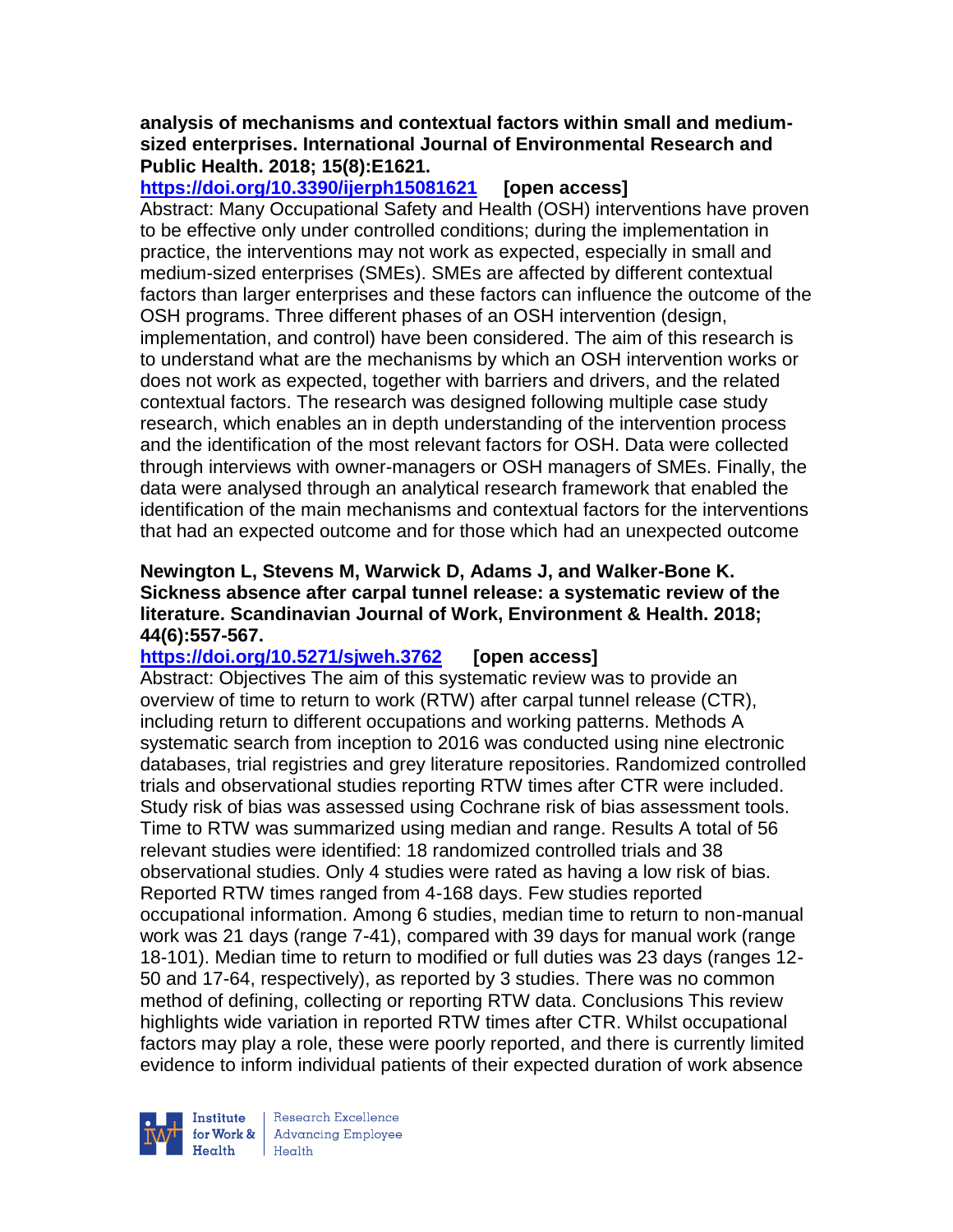after CTR. A standardized definition of RTW is needed, as well as an agreed method of collecting and reporting related data

### **Verbeek J, Ruotsalainen J, Laitinen J, Korkiakangas E, Lusa S, Manttari S, and Oksanen T. Interventions to enhance recovery in healthy workers: a scoping review. Occupational Medicine. 2018; [Epub ahead of print]. <https://doi.org/10.1093/occmed/kqy141>**

Abstract: Background: Faster recovery from work may help to prevent workrelated ill health. Aims: To provide a preliminary assessment of the range and nature of interventions that aim to improve recovery from cognitive and physical work. Methods: A scoping review to examine the range and nature of the evidence, to identify gaps in the evidence base and to provide input for systematic reviews. We searched for workplace intervention studies that aimed at enhancing recovery. We used an iterative method common in qualitative research to obtain an overview of study elements, including intervention content, design, theory, measurements, effects and cost-effectiveness. Results: We found 28 studies evaluating seven types of interventions mostly using a randomized controlled study design. For person-directed interventions, we found relaxation techniques, training of recovery experiences, promotion of physical activity and stress management. For work-directed interventions, there were participatory changes, work-break schedules and task variation. Most interventions were based on the conservation of resources and affect-regulation theories, none were based on the effort-recovery theory. The need for recovery (NfR) and the recovery experiences questionnaires (REQ) were used most often. Study authors reported a beneficial effect of the intervention in 14 of 26 published studies. None of the studies that used the NfR scale found a beneficial effect, whereas studies that used the REQ showed beneficial effects. Three studies indicated that interventions were not cost-effective. Conclusions: Feasible and possibly effective interventions are available for improving recovery from cognitive and physical workload. Systematic reviews are needed to determine their effectiveness

## **de Vries H, Fishta A, Weikert B, Rodriguez Sanchez A, and Wegewitz U. Determinants of sickness absence and return to work among employees with common mental disorders: a scoping review. Journal of Occupational Rehabilitation. 2018; 28(3):393-417.**

**<https://doi.org/10.1007/s10926-017-9730-1> [open access]**

Abstract: Purpose To present an overview of the existing evidence on prognostic factors of (recurrent) sickness absence (SA) and return to work (RTW) among workers with a common mental disorder (CMD). This scoping review provides information about determinants for SA and RTW, which could be used to develop better interventions aimed at the prevention of SA and promotion of RTW among workers with a CMD. Methods Relevant articles were identified in PubMed, Embase, PsycINFO, PSYNDEX, and SINGLE up to October 2016. In order to be included, studies should provide insight into prognostic factors of SA or RTW of



Research Excellence **Example 3** Advancing Employee  $H_{\text{eath}}$